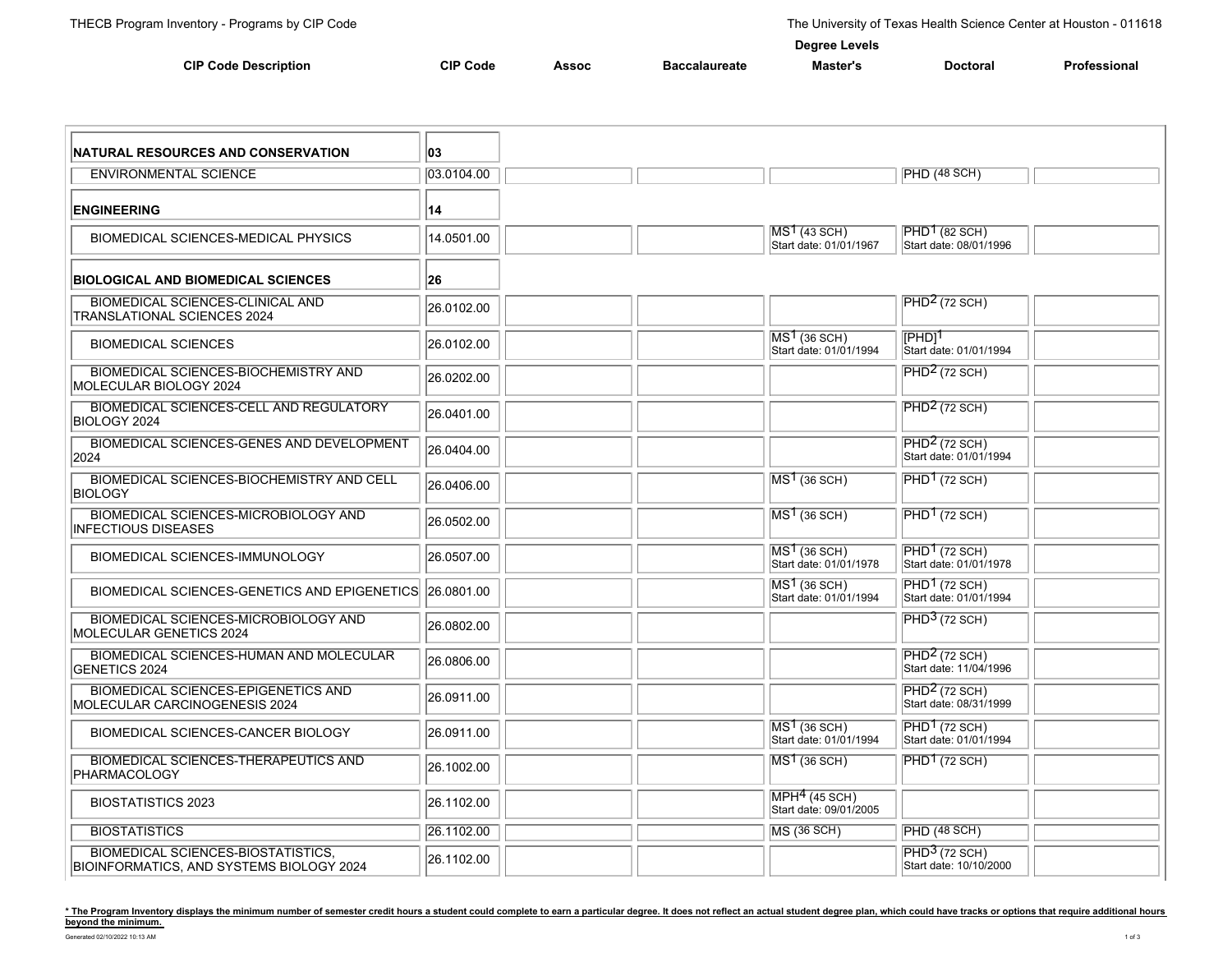| <b>CIP Code Description</b>                                    | <b>CIP Code</b> | <b>Assoc</b> | <b>Baccalaureate</b>                          | Master's                                                | <b>Doctoral</b>                           | Professional                         |
|----------------------------------------------------------------|-----------------|--------------|-----------------------------------------------|---------------------------------------------------------|-------------------------------------------|--------------------------------------|
|                                                                |                 |              |                                               |                                                         |                                           |                                      |
| BIOMEDICAL SCIENCES-QUANTITATIVE SCIENCES                      | 26.1104.00      |              |                                               | $\sqrt{MS^1(36 \text{ SCH})}$<br>Start date: 10/10/2000 | $PHD1$ (72 SCH)<br>Start date: 10/10/2000 |                                      |
| EPIDEMIOLOGY                                                   | 26.1309.00      |              |                                               | MPH (45 SCH), MS<br>(36 SCH)                            | PHD(48 SCH)                               |                                      |
| BIOMEDICAL SCIENCES-NEUROSCIENCES                              | 26.1501.00      |              |                                               | $MS1$ (36 SCH)<br>Start date: 03/01/1979                | $PHD1$ (72 SCH)<br>Start date: 03/01/1979 |                                      |
| <b>MULTI/INTERDISCIPLINARY STUDIES</b>                         | 30              |              |                                               |                                                         |                                           |                                      |
| BEHAVIORAL SCIENCES AND HEALTH PROMOTION                       | 30.1701.00      |              |                                               |                                                         | <b>PHD (48 SCH)</b>                       |                                      |
| PUBLIC ADMINISTRATION AND SOCIAL SERVICE<br><b>PROFESSIONS</b> | 44              |              |                                               |                                                         |                                           |                                      |
| MANAGEMENT AND POLICY STUDIES                                  | 44.0501.00      |              |                                               |                                                         | PHD(48 SCH)                               |                                      |
| <b>HEALTH PROFESSIONS AND RELATED PROGRAMS</b>                 | 51              |              |                                               |                                                         |                                           |                                      |
| <b>DENTISTRY</b>                                               | 51.0401.00      |              |                                               |                                                         |                                           | <b>DDS</b> (184 SCH)                 |
| <b>ENDODONTICS</b>                                             | 51.0506.00      |              |                                               | CER (66 SCH), MSD<br>(68 SCH)                           |                                           |                                      |
| <b>ORTHODONTICS</b>                                            | 51.0508.00      |              |                                               | CER (86 SCH), MSD<br>(88 SCH)                           |                                           |                                      |
| PEDIATRIC DENTISTRY                                            | 51.0509.00      |              |                                               | CER (51 SCH), MSD<br>(53 SCH)                           |                                           |                                      |
| <b>PERIODONTICS</b>                                            | 51.0510.00      |              |                                               | CER (77 SCH), MSD<br>(79 SCH)                           |                                           |                                      |
| <b>PROSTHODONTICS</b>                                          | 51.0511.00      |              |                                               | CER (72 SCH), MSD<br>(74 SCH)                           |                                           |                                      |
| <b>DENTAL HYGIENE</b>                                          | 51.0602.00      | CER(66 SCH)  | <b>BS (120 SCH)</b><br>Start date: 01/01/2002 | MS (33 SCH)<br>Start date: 09/01/2020                   |                                           |                                      |
| <b>HEALTH SERVICES ORGANIZATIONS</b>                           | 51.0701.00      |              |                                               | <b>MPH (45 SCH)</b><br>Start date: 01/01/1997           |                                           |                                      |
| HEALTHCARE MANAGEMENT                                          | 51.0701.00      |              |                                               | <b>MPH (45 SCH)</b><br>Start date: 09/01/2008           |                                           |                                      |
| <b>MEDICINE</b>                                                | 51.1201.00      |              |                                               |                                                         |                                           | <b>IMD</b><br>Start date: 09/01/1973 |
| CLINICAL RESEARCH                                              | 51.1401.00      |              |                                               | <b>MS (36 SCH)</b><br>Start date: 01/24/2002            |                                           |                                      |
| COMMUNITY HEALTH PRACTICE                                      | 51.1504.00      |              |                                               | <b>MPH (45 SCH)</b><br>Start date: 01/01/1997           | DRPH (54 SCH)<br>Start date: 01/01/1997   |                                      |
| BIOMEDICAL SCIENCES-GENETICS-GENETIC<br>COUNSELING             | 51.1509.00      |              |                                               | $MS1$ (45 SCH)<br>Start date: 04/04/1990                |                                           |                                      |
| PUBLIC HEALTH                                                  | 51.2201.00      |              |                                               | MPH (45 SCH), MS<br>(36 SCH)<br>Start date: 04/21/1969  |                                           |                                      |